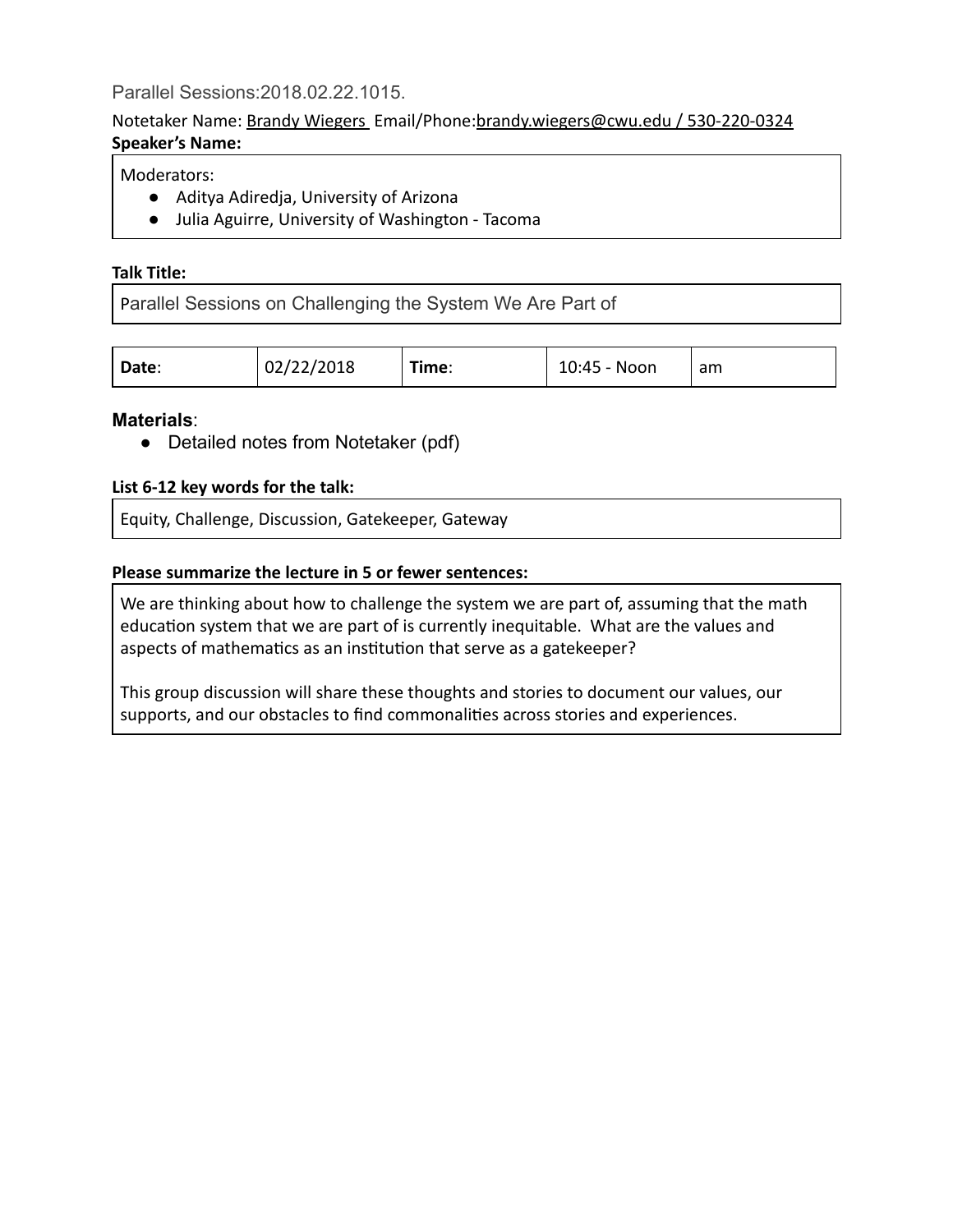# Discussion Activity

Plan: We are thinking about how to challenge the system we are part of, assuming that the math education system that we are part of is currently inequitable. What are the values and aspects of mathematics as an institution that serve as a gatekeeper?

Quick Pole/ Room Distribution:

- Working with undergraduate and graduate students stay in the room
- Working in K-12 settings (including teacher educators) go to the boardroom.

Now - You have 5 minutes to write down your own personal mathematical journey - 5 minutes of quiet individual work.

Reminder of the the expectations for group discussion

## Introduction to the **Discussion Questions:**

- 1. What social, structural/institutional, and individual forces have helped you to be successful in your experience of learning mathematics?
- 2. What social, structural/institutional, and individual forces have served as obstacles in your experience with learning mathematics?
- 3. What values of the mathematics community resonate with you and that you uphold in your professional work? What values of the mathematics community are you troubled by and are possible sites for changes in your professional work.
- You have 2 minutes to reflect on this individually.

Get into groups of 4

- Now use the 2 minutes to each share uninterrupted.
- Now have a 5 minute discussion in your group.
- Check in with the others in your group are you able to share stories? As we move into the whole group discussion then we want to be respectful of other people's stories.

## Whole Group discussion

We want to now document the values - ways we have been supported and that we have faced obstacles in hopes that we can we find common themes.

Several of us shared something that we noticed about **obstacles**  if someone tells you can't do something, oh yeah watch me! That might not be the best part of personality but it is the part of personality to get others who might be outsider into mathematics.

**Mathematics, especially at higher ed, has a narrowness to it. If you are a part of it** you are cultivated and if you aren't it can be really hard to get into it. Looking at my group, Dave was the child of two PhD holders and it was something he was exposed to and it was natural for him to go on. However Ryan this wasn't something aware of that until later in life. So raising visibility and making them aware of opportunities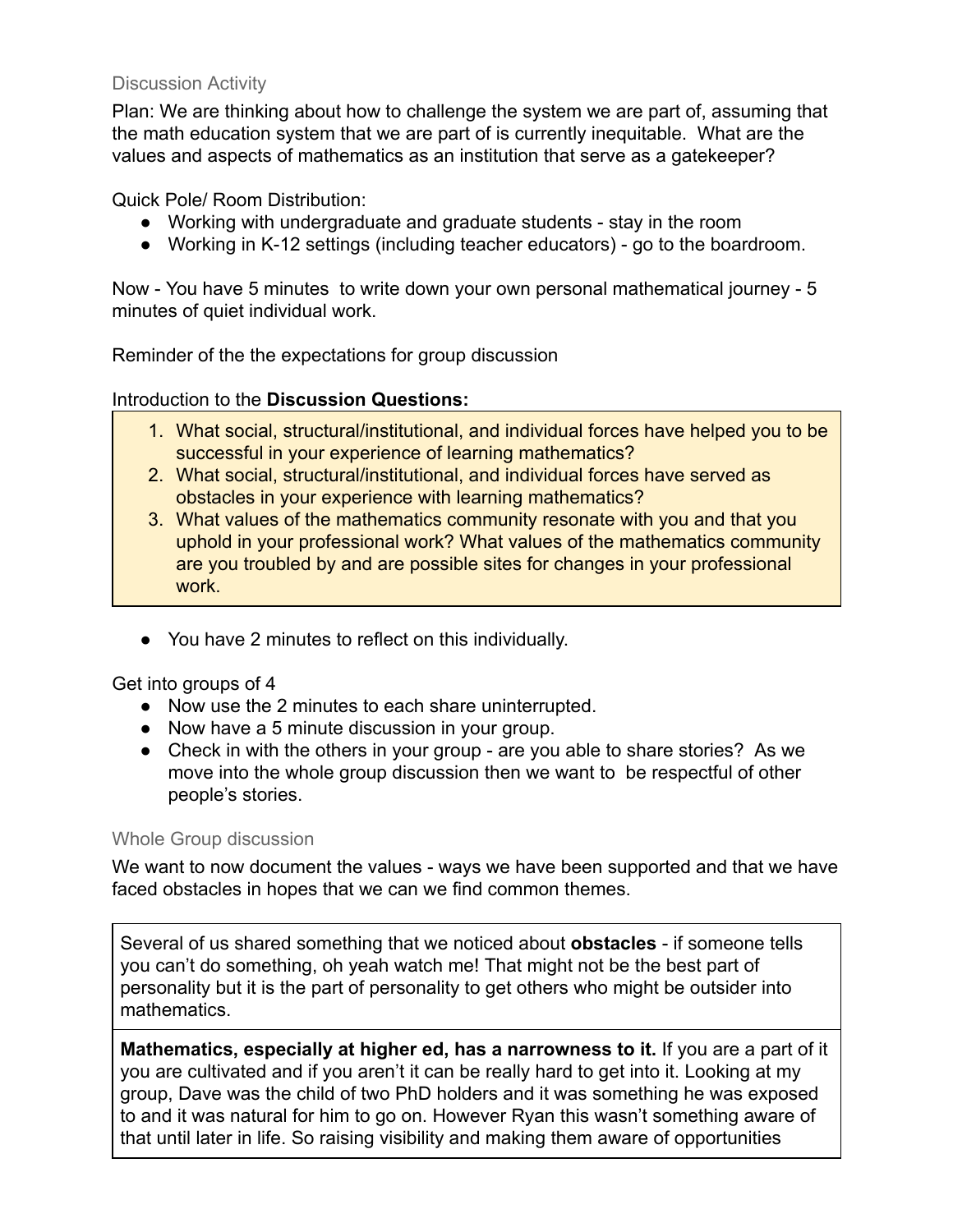available to them, getting them involved in the mathematics community is really important.

Ari: I was planning to do this in regards to seeing how what was said resonates with other groups - how many other groups heard similar stories, or that that resonated with you personally?

- 1. **Theme: Proving people wrong I need to show you that you are wrong** (most of room raised their hands)
- 2. **Theme: Math as narrow community where you belong with it or you don't** (most of room raised their hands)

# Theme: **Math as a solitary endeavor is an obstacle**

Pure math there is a hierarchy of "good research" and others had experience where applied/interdisciplinary math is much more collaborative and much more open. There is a hierarchy, the intent is to work alone and that is an obstacle in mathematics.

In my own experience, I was fortunate enough to go to undergrad and grad community that had a solid inclusive community and I know for a fact that made a difference in my ability to graduate.

# **Theme: Representation matter.**

I want to comment of the first two comments. Well you told me I can't do it and now I will, watch me. You can have that attitude if you have seen people like you do it. If you are constantly getting the picture that people like you aren't doing this and then someone tells you that you can't then you believe them. The idea of representation is HUGE. You can for a moment think that you can but it takes calming the demons that you don't do.

**Ari This is why we ask about social, structural/institution and INDIVIDUAL. You can say, "I'm going to prove you wrong", but what are the other aspects of the experience that influence that determination. How do personal experience fit with different students that experience the world very differently.**

## **Theme: Mentors and representation at every stage**

Even very young, building confidence. People that pick you out and having people that tell you can when you are questioning that. Having people in your life that are there at that time, someone you knew who knew your abilities made a big difference.

Institutional/structural things: having communities in place. I was lucky to be at grad school where there were structures where everyone worked together and wanted you to be successful. Wasn't isolating - people had somewhere to go when they were having ties of struggle.

My comment stretches across comments that came previously. In my own lifetime: low income, first generation, single parent, no one liked math, where are the opportunities to find people to help her? My mom had to go out of her way to find those opportunities. They were not just immediate there to put me in. So, for example, a math/science magnet high school where I had to bus an hour and half every day for 4 years to go to to school. I had gone to all black K-12 schools. For college I wanted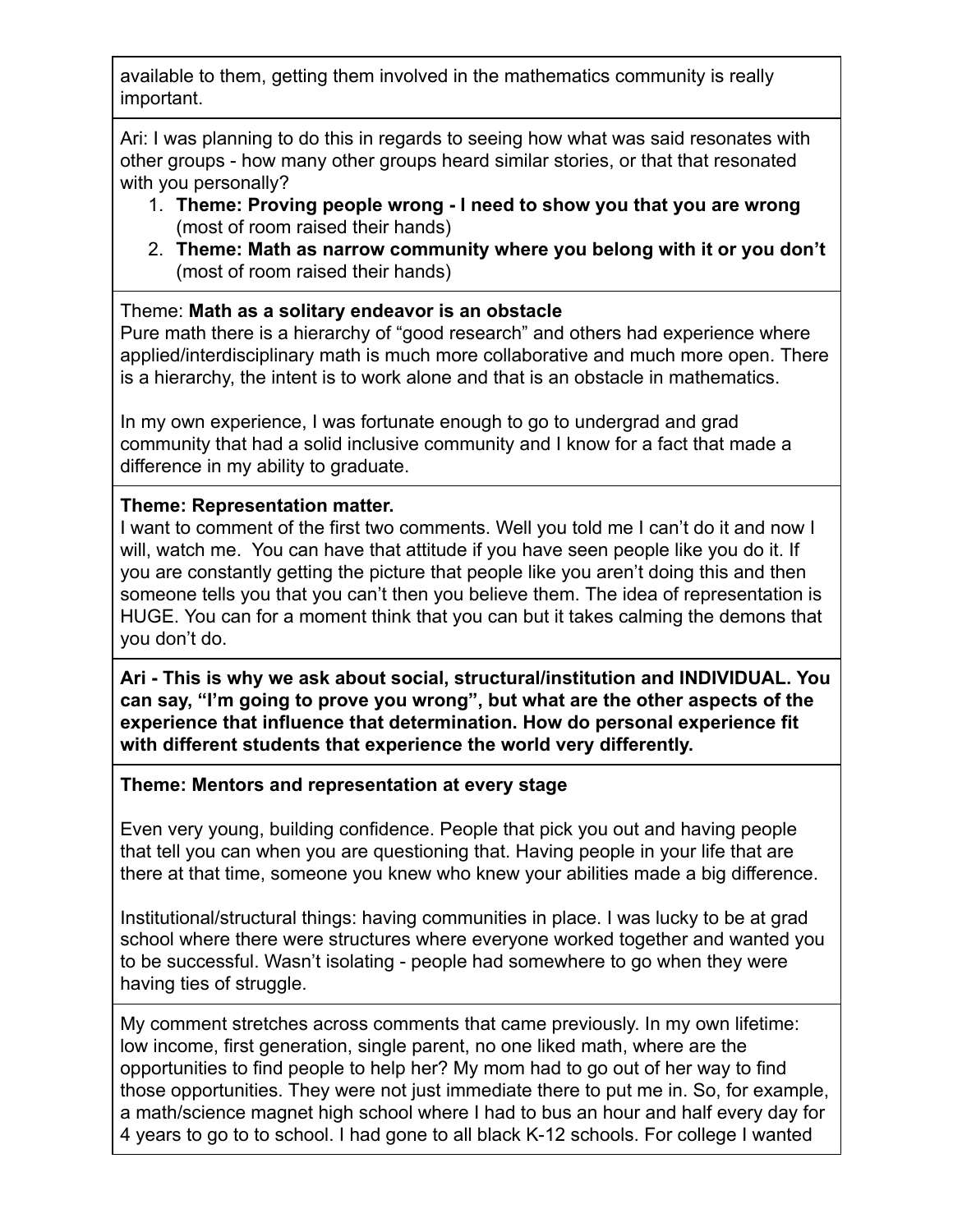something different, it wasn't what I expected and it wasn't a good transition to get there. She was smart enough to get there but then there was questions about the programs to get there and stay there. I didn't find a community in the mathematic department, I found in at different communities (like MSRI-UP). Looking back, no one in my dept that looked like me and encouraged me to go to PhD. There was no one saying it to me that this was an option. Classmates were pursuing those options so someone was telling them. I graduated from Virginia Tech - ninth women to get math degree. No one told me. There was definite stereotype threat. I am happy where I am now but looking at other students going through this, how can we break those down to make sure the students feel resilient and make sure they feel like they belong.

Would like to respond - there is a mismatch, it's great to have mentors and have representation to give the idea. It takes the other side, to have instructors have a broader idea of who can do it. My parents did find mentors for me but I needed more. No one ever asked me to demonstrate my ability or go beyond. I was the kid in back and I was invisible. I was overlooked. During exam days I would dress as a woman (in heels, dress, makeup) so someone would notice me and say, wow! There is a women that can do math.

I was struck by these questions, my response was I didn't see much personally for obstacles and didn't see much need for help. In recognizing/reflecting further how invisible the supports are, what the nature of those very invisible supports are in telling the picture. I wanted to add that to the conversation.

## Ari - What was the **invisible support**?

Hard to speak to speak to very directly. My work has opened this up to me. I study teaching in classroom, seeing the ways in which mathematical practices are communicated in classroom,looking at tasks and what is mathematical justification. Tasks are given those messages and support if they're part of the culture- if it's not made explicit then other people aren't sure they know what they're supposed to be doing. That is one kind of form it takes. I think almost anything (social/etc) we can look at each of these to see how this playing out.

Ari- The comments others have made so far show that some of the invisible support isn't there

Comment Perhaps the invisible support is **finding people's passion** . If not given opportunity to find ways to being excited then you. This is a gatekeeper to developing mathematical passion because you first need to develop mathematical know how and then you can find the passion.

The other thing that came up in our group is the **cultural, social, and other roots that are common to the US.** I was Argenian and been away for 20 years and when I was there I didn't find the cultural and social barriers I've seen here. I was blind to them when I came here and it took me awhile to see them. In math there isn't research money for the very few - not highly looked after because as a profession there is not much access to money. Male become a doctor or lawyer, access to money. In Argentine more access to women in academia because of these cultural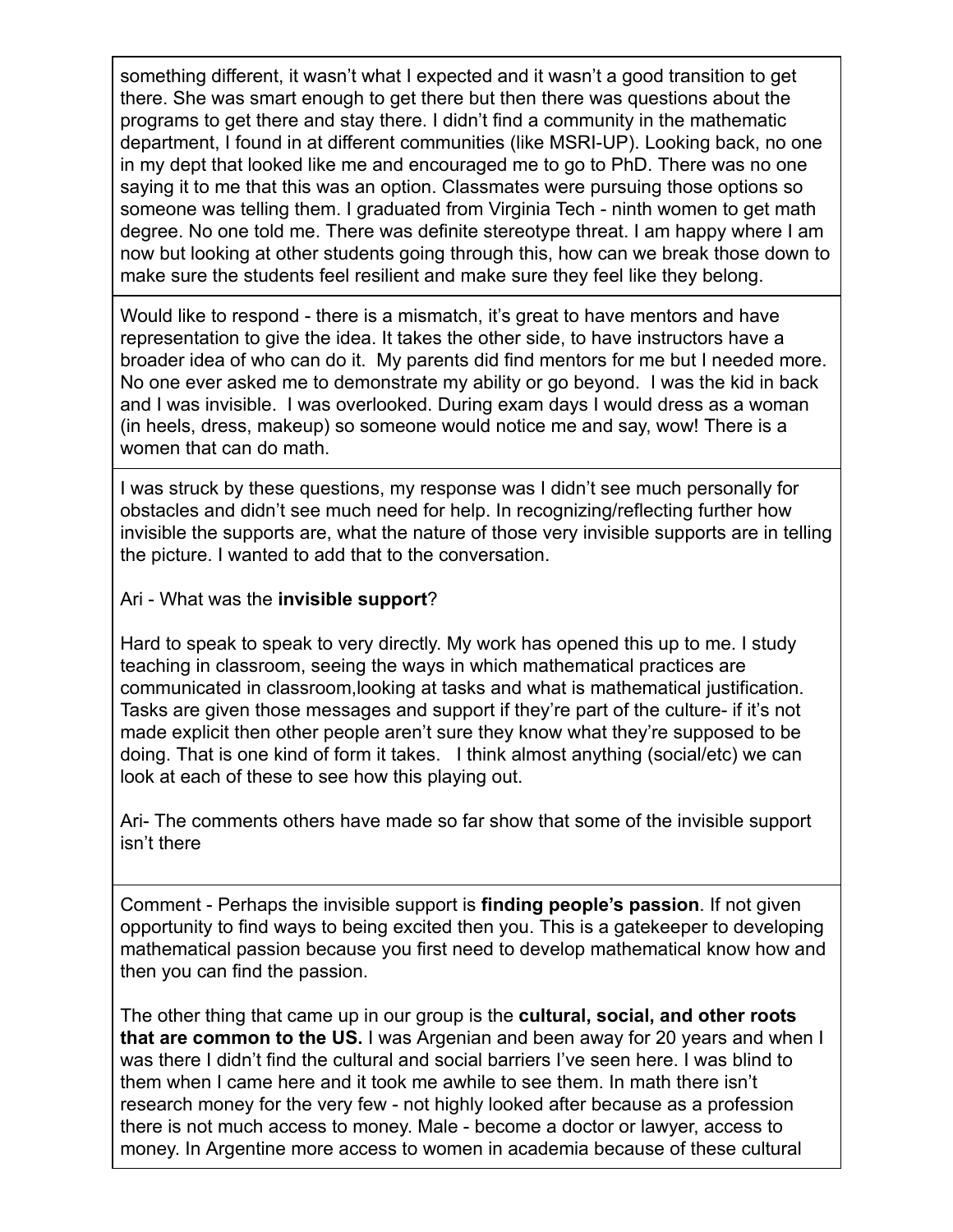and social barriers

It is not surprising that Question (3) is our focus so far, we have stories fighting against obstacles. Obstacles and hierarchy is something that challenged our mathematical culture. I am working to remove the mathematics from the critique of us as people in mathematics.

The other thing is, the story about invisibility brings me to tears. That is our fault, we need to change our practices so that no one in invisible. If we are seeking to change the obstacles then we are in the system. We are here to talk about how we can disrupt the system. Every day we don't do that we are continue to do the norm we uphold the people being invisible. Over the last 10 years I have been upholding the white males in my math classroom. The work to disrupt that is me saying that in front of you all, over and over and over again. Over the last several years I have been working to make invisible students visible.

We have a lot of work to do. It starts by looking in the mirror saying I'm great but I can be better. I need to make sure everyone who surrounds me sees that and does better too.

# **Economic burden to being a mathematician** .

There is a certain amount of flexibility, economic wise, if you want to study math. I learned this while I was trying to run a summer program but need to go work jobs over the summer because they were going to be homeless. Some students would miss to go to a foodbank, to have food for that week to eat. This is the level of burden on students, especially socioeconomically disadvantaged for students. Look at students off to college, lump school schedule to come in minimum days to work concrete hours. How do we begin to work and talk about that issue? That is the entire institution but it is much more burden to math because you need to put in reps/ work hours to be a mathematician. You need to put in hours every week to do the homework! Can't just do the essay at the end of the quarter.

**Reflecting on all this I've been moved by the stories that I've been hearing. I benefit from a lifetime of white privilege but I've always been uncomfortable by, using Dany's language, mathematics to be a white institutional space. Un particular transphobia, cis heteronormativity, and tons of institutional racism and oppression. I find it important for me personally to be in places where we** can build community to identify these things that so often go un-discussed and **find ways to work towards dismantling them.**

I had to go pretty far back because I'm already at retiring age. I went back to middle school and went back to when I moved from Northern idaho to Oakland. When I got to Oakland I wanted to be a teacher. My counselor steered me away, I had taken Geometry and then they made me repeat because there wasn't room in the next class. I had to work through high school.

An outside group helped me apply for college (LA Casa), my school had given me no information. As a teacher, what opened my eyes and changed my way of being taught